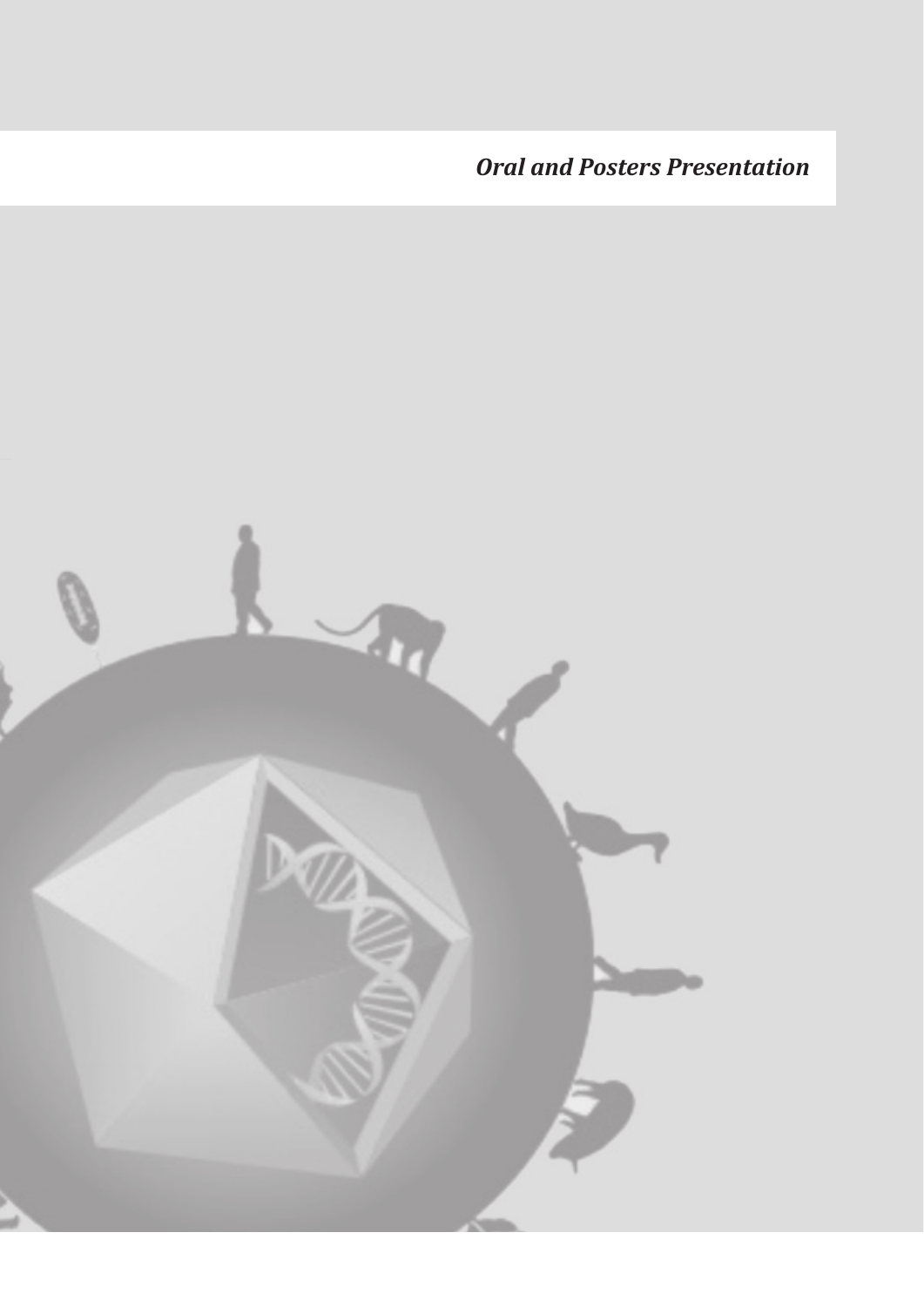**XXII National Meeting of Virology & VI Mercosur Meeting of Virology**

October, 23 – 26, 2011 – Atibaia, São Paulo, Brazil

*Oral Presentation - Environmental Virology*  **52**

## **EV11 - SURVEILLANCE OF HUMAN ADENOVIRUS AND HUMAN POLYOMAVIRUS IN DRINKING WATER SUPPLY IN FLORIANOPOLIS, SANTA CATARINA**

**Fongaro, G., Nascimento, M.A., Garcia, L.A.T., Viancelli, A., Barardi, C.R.M.**

Universidade Federal de Santa Catarina; UFSC; 88040-970

Fecal pollution is a primary health concern in relation to environmental waters used for drinking water supply. The monitoring of water quality in order to check the presence of viruses is necessary, since the microbiological quality of environmental waters is most often evaluated by means of fecal indicator bacteria, however, it is often difficult to link indicator bacteria to a particular pollution source like enteric viruses. The present study aimed to evaluate the incidence of human adenoviruses (HAdV) and JC polyomavirus (JCPyV) in water source from 4 sites of Lagoa do Peri, which is one of the supplier of drinking water in Florianopolis. HAdV are shed by many individuals, they have been found in surveys of polluted waters and have been associated with outbreaks. ICPvV produce latent and chronic infections that persist indefinitely in individuals and are excreted regularly in urine of healthy individuals. Its presence in water is commonly associated with progressive multifocal leukoencephalopathy (PML). Two litters of water samples were collected monthly during one year (June 2010 to May 2011), filtered, concentrated using adsorption/elution method and reconcentrated using Centriprep®. Genetic material was extracted and quantified by qPCR. The results showed that HAdV was present in 95.8% and JCPyV in 20.8% of the 48 samples, ranging from 1.56x103 to 2.93x105 for HAdV and 9.0x101 to 4.0x104for JCPyV (genome copies/mL). The presence of JCPyV was observed from December 2010 to March 2011, period that coincides with a robust increase of turism in the island and can justify the contamination. The high incidence of HAdV indicates contamination of this water source with human effluents. These results show the release of human waste in water sources and portrays the lack of health care, justifying the urgent necessity to add viral parameters in the water quality surveillance.

Financial support: Projeto CNPq Universal 470808/2009-8-CAPES-PROF-CTAgro/CNPq/-Edital nº 25/2010- Aquicultura.

## **EV12 - EVALUATION OF THE PRESENCE OF MARINE VIRUS IN THE SIDERASTREA STELLATA CORAL REEF IN ARRAIAL DO CABO/RJ**

**Pereira, P.S.<sup>1</sup>, Barbosa, J.E.F.<sup>1</sup>, Teixeira, V.L.<sup>2</sup>, Faria, D.M.<sup>1</sup>,<br>Ribeiro, M.S.<sup>1</sup>, Giongo, V.<sup>1</sup>, Paixão, I.C.N.P.<sup>1,2</sup>** 

1. Departamento de Biologia Celular e Molecular, Instituto de Biologia, UFF, Niterói-Pós-graduação em Biologia das Interações e Neurologia/Neurociência;

2. Departamento de Biologia Marinha, Instituto de Biologia, UFF, Niterói, RJ, Brazil

The reef systems include a reservoir of high genomic diversity, and therefore constitute an ecosystem with the highest biodiversity and productivity and can even be compared to tropical forests. In recent decades, coral reefs have suffered an unprecedented decline due to human intervention that compromise the health of reef systems, by this way is necessary to establish the mechanisms responsible for the loss of their quality systems. The main objective of this study was to investigate whether there is the presence of micro-organisms in the coral Siderastrea stellata to further understand the functioning of the microbial loop and the participation of marine viruses in the coral diseases. The place where the samples were taken is within a Federal Conservation Unit, the Extractive Reserve of Arraial do Cabo. The participation of marine viruses as regulators of bacterial metabolism and diversity is the basis of our research on the interactions between diseases of coral reefs and the microbial loop. The evaluation of the presence of these micro-organisms was done by epifluorescence microscopy techniques, polymerase chain reaction (PCR), incorporation of  $H^3$ thymidine, quantification of DNA and physical-chemical analysis of water column. Our results showed that there was amplification of DNA from marine virus, demonstrating the presence of viruses associated with the corals. Likewise there was incorporation of 3H-thymidine , corroborating the results obtained in the quantification and PCR. There was a satisfactory result of the bacterial culture which was assessed by epifluorescence microscopy that allowed us to calculate the bacterial biovolume and carbon associated. In future studies, we intend to identify the viruses involved in coral-associated with bacteria.

Financial support: Fopesq-Proppi/UFF; CNPQ; FAPERJ

## **EV13 - EVALUATION OF A PROTOCOL FOR THE ABSOLUTE QUANTIFICATION OF HEPATITES A VIRUS (HAV) BY REAL-TIME PCR**

 **Darza, D.R., Gurjão, T.C.M., Mascarenhas, J.D.P., Gabbay, Y.B., Sá, L.L.C.**

Instituto Evandro Chagas; IEC; Rodovia BR 316, S.N., Km 07, Levilândia, Cep 67030-000, Ananindeua-PA

HAV is the main causative agent of hepatitis in Amazon region, In the North of Brazil, infection by this virus is highly endemic, varying by location depending on the socioeconomic and sanitary conditions. HAV needs an extremely low infectious dose and can remain viable in water for several months resisting the processes of water and sewage treatment, such as chlorination. Studies show that the concentration of coliforms, current microbiologic indicator, isn´t correlated with the presence of viral waterborne pathogens. This study aims the detection of HAV in samples collected monthly, from 08/2010 to 07/2011, at Utinga Wellspring: Bolonha Lake (PT 01), Água Preta

October 2011 Volume 16 – Supplement 1 – *Oral and Posters Presentation*